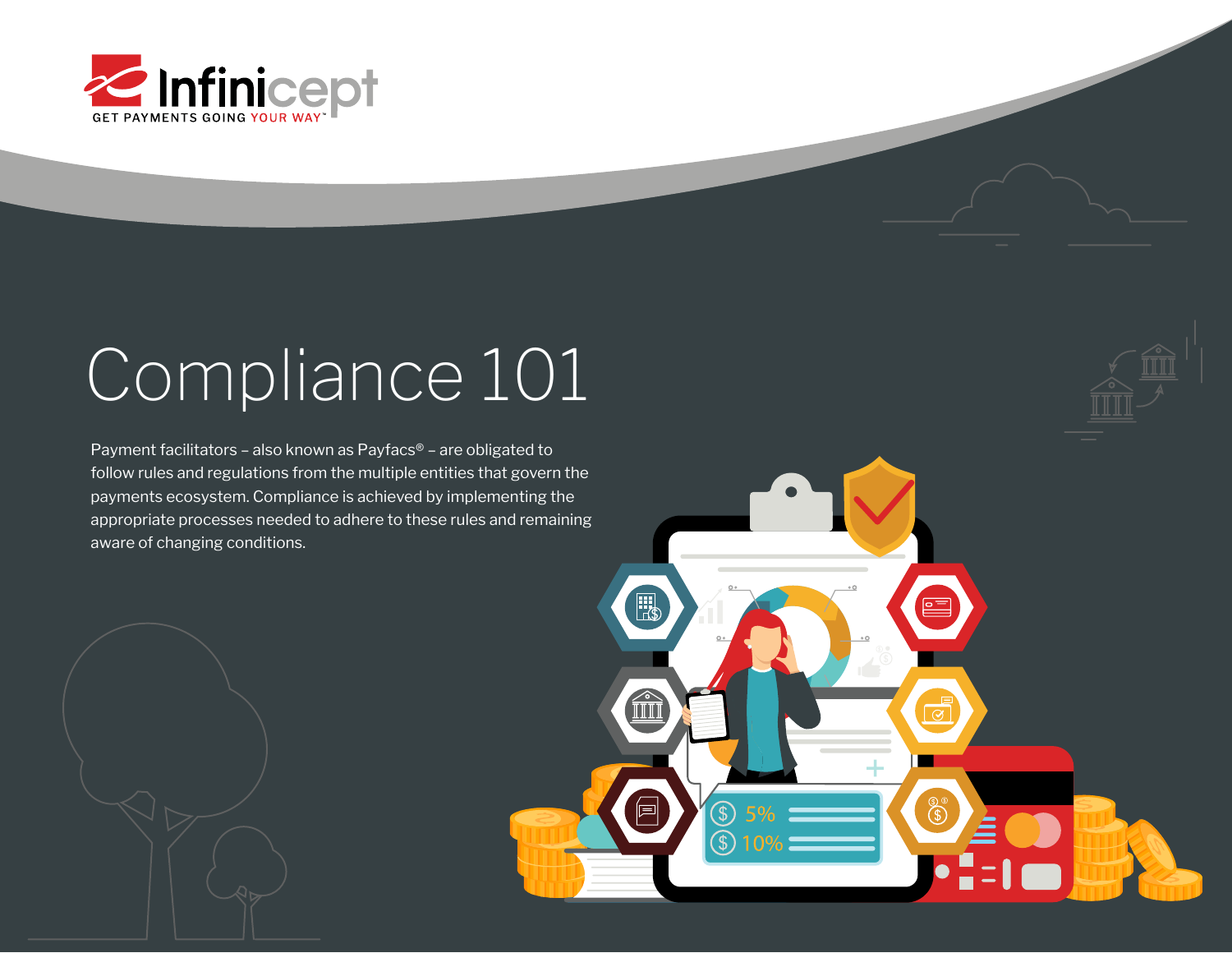## Who Regulates Payment Facilitators?

The short answer: everyone. Everyone, that is, with a role in regulating the payments industry.

As a Payfac, you are subject to the requirements of all of the entities above you in the payments ecosystem. This includes state and federal government regulators. It also includes the card networks (primarily Visa and Mastercard), which maintain sets of rules that apply to all of the entities connected to the card payment ecosystem.

And finally, it also includes the acquiring banks that sponsor Payfacs. In the Payfac model, Payfacs are the entities that have direct relationships with their merchants. This means that banks will often pass down their payment-enabling responsibilities to the Payfacs they sponsor. At the same time, sponsoring banks are allowed to design their own requirements or limitations for the Payfacs they enable. You'll be responsible for adhering to all of the rules laid out by your own individual sponsor or sponsors.

As a Payfac, you are also free to design your own rules that are more conservative or restrictive than the requirements that are placed on you. They cannot, of course, be less restrictive than what the parties above you mandate.

## Regulatory and Compliance Demands



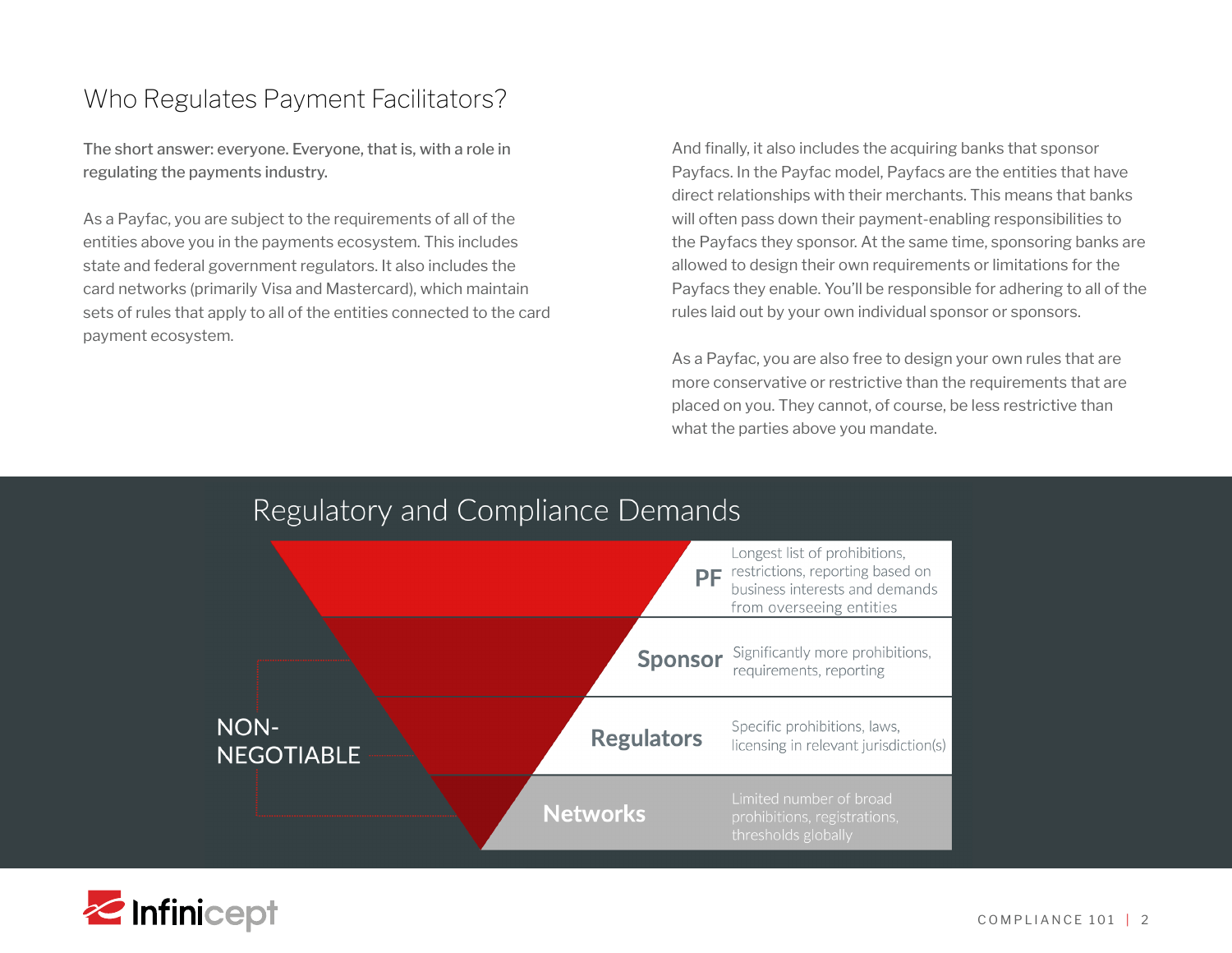## What are the Primary Requirements?

While not a comprehensive list, this section covers many of the requirements that apply to most Payfacs. Every Payfac is responsible for knowing any rules that apply specifically to them.

#### UNDERWRITING / DUE DILIGENCE CHECKS.

Underwriting and initial merchant assessments are required of all entities provided access to the payments system. Before onboarding merchants, all payment providers (Payfacs here) must conduct due diligence on those businesses and the individuals behind these merchants to verify their identities and to guard against fraudulent or criminal activity. As a Payfac signing up submerchants, these requirements now apply to you.

One of the pieces of this puzzle involves checking the details known about the merchant against databases that reflect entities the payment provider must avoid. These databases provide valuable information from different perspectives.



#### **MATCH (card networks)**

Mastercard hosts a database called Member Alert to Control High-Risk Merchants, commonly referred to as the **MATCH** list. The card networks mandate that acquiring banks screen potential merchants and their principals against this list of entities. Businesses or individuals on the list have been associated with problems within the payments networks and been terminated by their acquirers in the past.

Acquirers also must ensure that any merchants they or their Payfacs terminate are added to MATCH if the listing criteria are met.

Only acquiring banks have direct access to the MATCH list via Mastercard, so as a Payfac, you must work with your acquirer to run the MATCH checks, as well as to add individuals or businesses to it as appropriate.

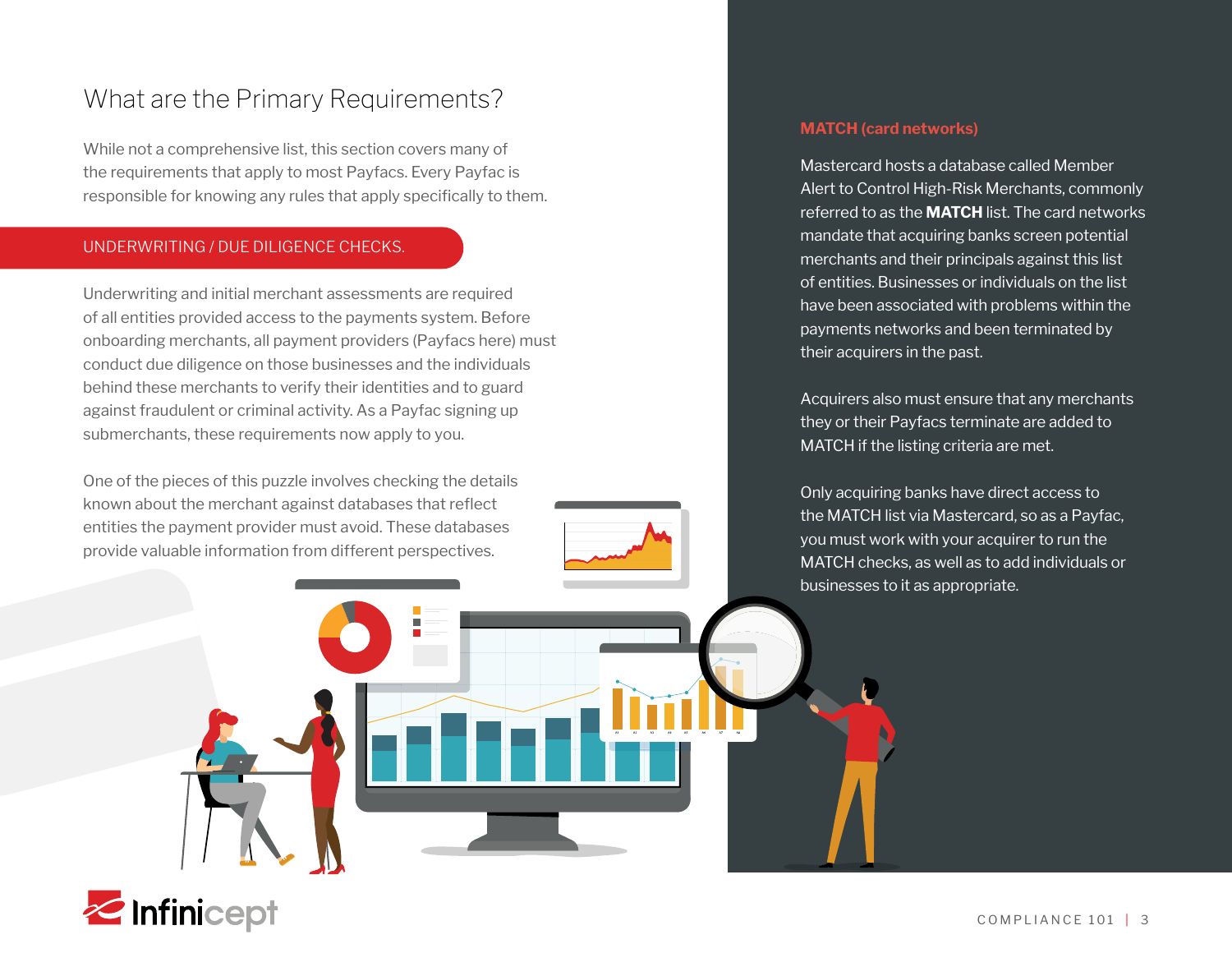#### **Office of Foreign Asset Control (OFAC) list of prohibited merchants (U.S. Treasury Department)**

The government operates multiple lists of prohibited merchants, but they're often referred to in aggregate as the **OFAC list**. As a payments provider, you must screen your portfolio against these lists, verifying that the merchant and its principals or owners are not on it.

You must also re-run this check periodically (monthly at minimum), to scrub your portfolio of any existing merchants that have been placed on it. The screening is often run by the acquirer as well, but the Payfac has first-line responsibility.



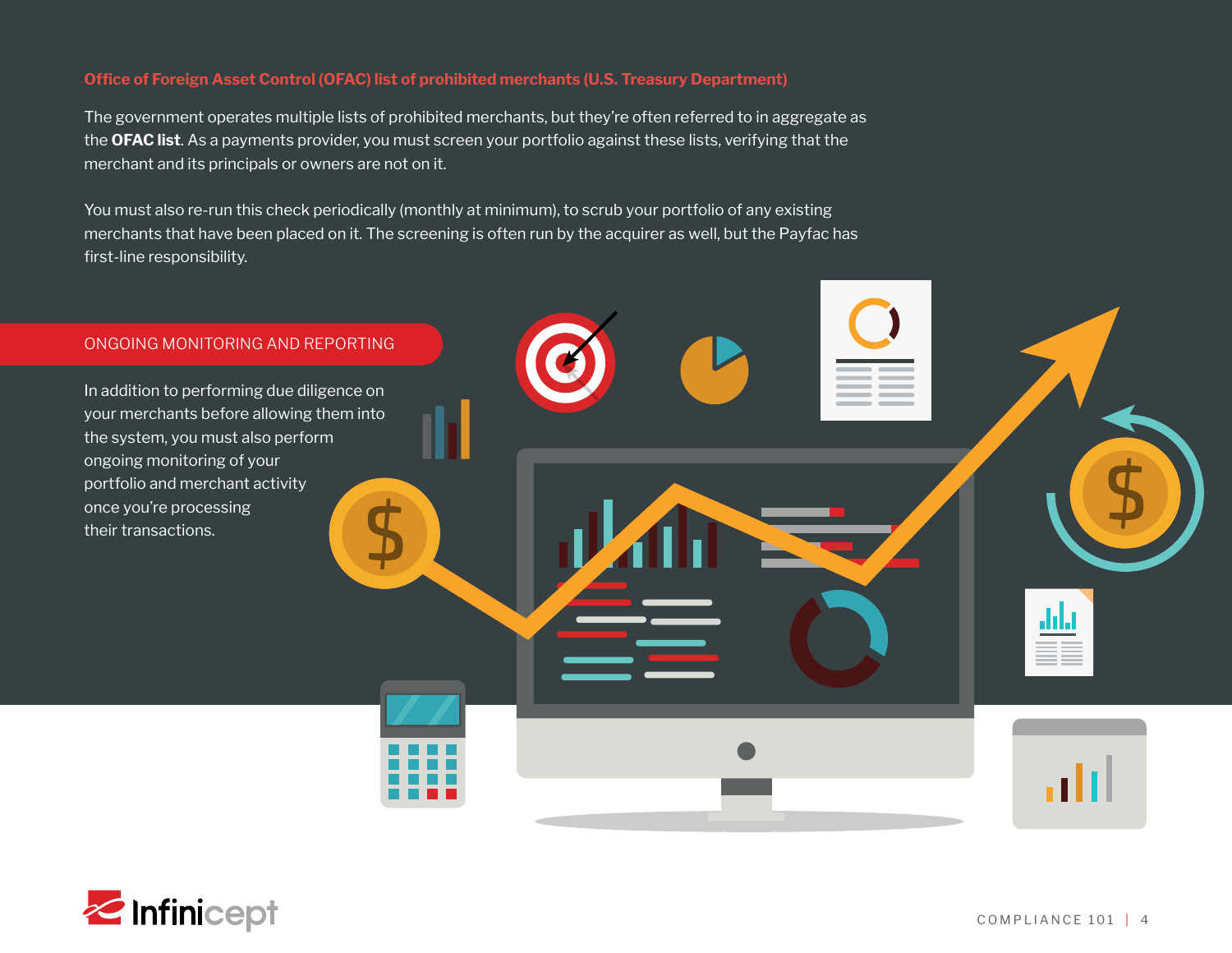#### **Suspicious Activity Report (SAR) Filing (Sponsor-specific, required of payments providers by federal government)**

Your acquirer (or sponsor bank through your acquirer if the acquirer itself is not a registered financial institution) is required to report on certain activity under the Bank Secrecy Act (BSA) using Suspicious Activity Reports (SARs).

Some acquirers push this requirement directly down to their Payfacs. Others file SARs themselves, requiring their Payfacs to provide them with the information necessary to determine whether a SAR should be filed. Some acquirers may also require Payfacs to file continuous activity reports, while others do not. No information regarding the filing or potential filing of a SAR may be disclosed to the individual or merchant.





#### **Brand-required Transaction Monitoring (Visa)**

Visa requires a minimum level of traditional transaction risk monitoring. You could design your own monitoring to add more. Examples of things to monitor for include the following. (See the [Visa GARS guide](https://usa.visa.com/content/dam/VCOM/regional/na/us/partner-with-us/documents/visa-payment-facilitator-and-marketplace-risk-guide.pdf) for the full requirements):

- Unsettled authorizations
- Excessive keyed transactions
- Outside of approval parameters
- Forced sales
- Prepaid card
- Same BIN
- Same card across portfolio

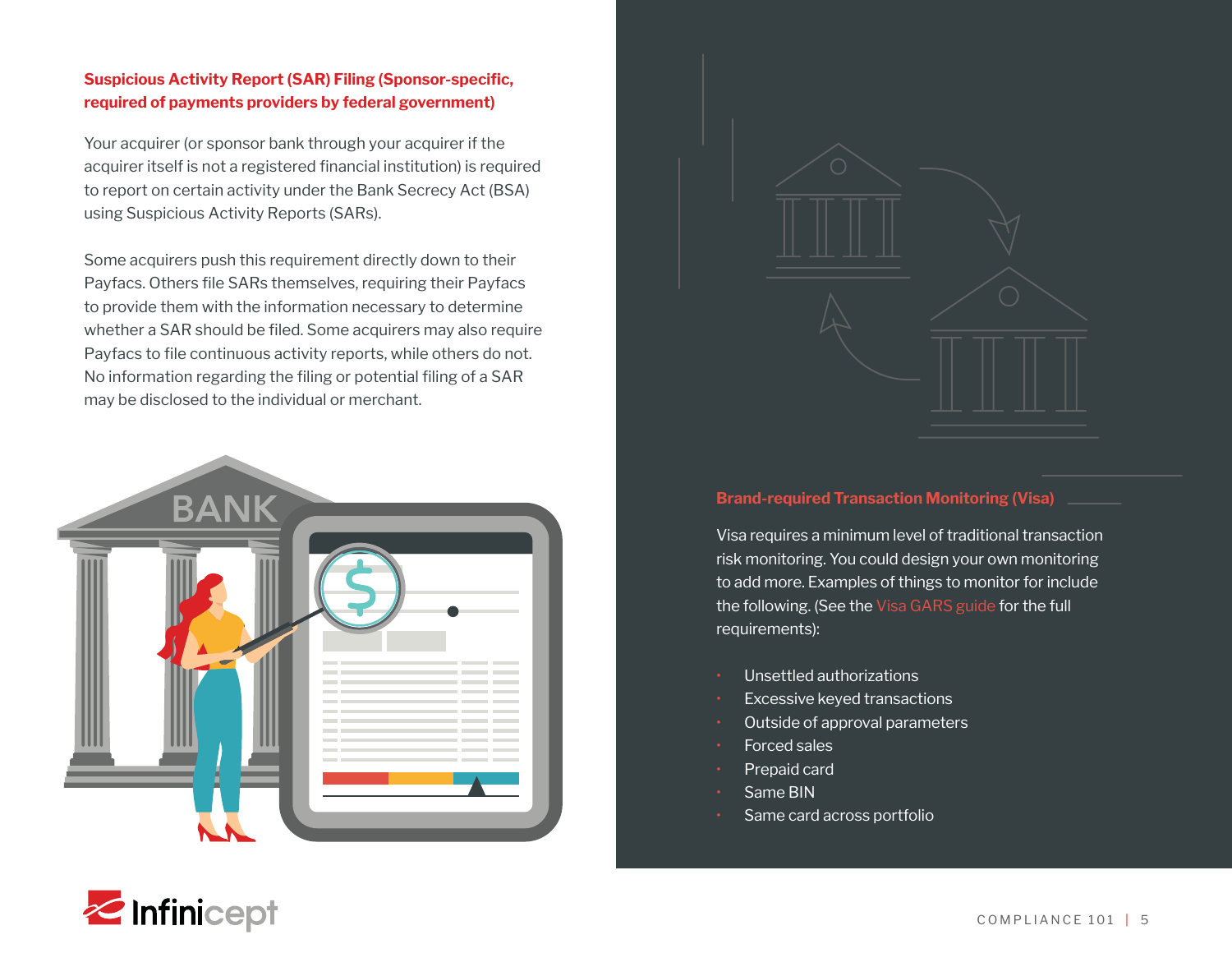#### **Chargeback monitoring (Visa / Mastercard)**

The card networks set thresholds for allowable numbers of chargebacks generated by any given merchant. For Payfacs, the goal is to identify chargeback-inducing merchants early, before reaching the thresholds set up by the card networks. Reaching the thresholds will generate fines and reprimands from acquirers. While the thresholds differ between networks and can change, a basic rule of thumb is that around 100 basis points worth of chargebacks will trigger action from the networks, but Payfacs should have monitoring and processes in place to identify and take action upon merchants long before they reach that level.

#### **Reporting Requirements (Card networks / sponsors)**

There is a certain level of insight that you must have into your portfolio, either for your own management of your portfolio, or to provide to card brands or your acquirer when they request it. Depending on the information you provide in your transaction messages, reporting could be requested on a quarterly basis.

This means you must be able to track certain information segmented by portfolio, merchant category code, agent, and submerchant. This information includes things like:

- Sales dollar volume
- Number of sales
- Refund dollar volume
- Number of refunds
- Chargeback dollar volume
- Number of chargebacks
- Reject EFT amount
- Reserve amount



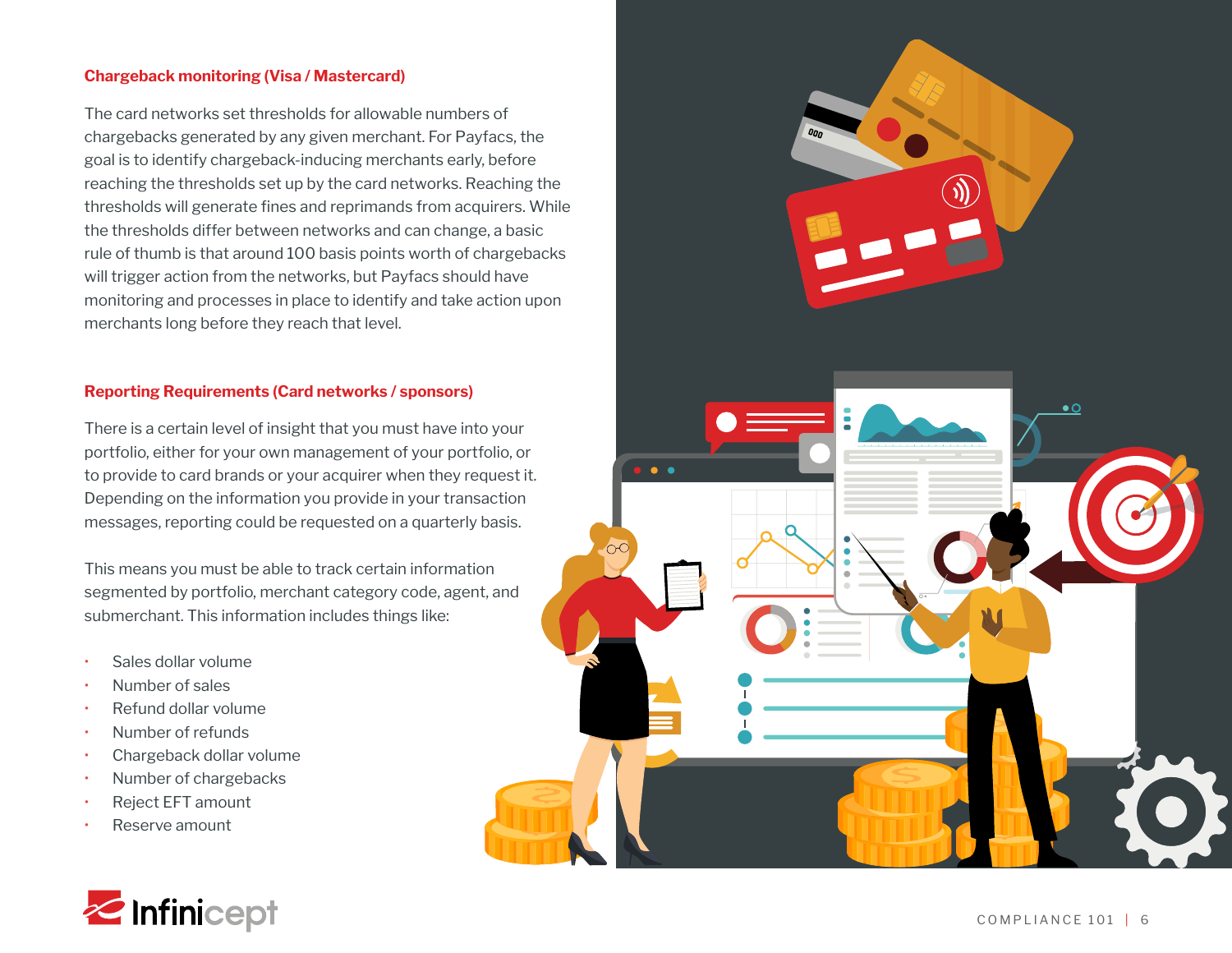#### PAYMENT FACILITATOR PROGRAM REQUIREMENTS

The card networks have certain requirements for their Payfac programs specifically. You must adhere to these requirements in order to operate as a compliant Payfac.



#### **Volume thresholds**

If a submerchant processes \$1,000,000 USD or more in Mastercard or Visa volume, that submerchant must a) have an agreement that includes the acquiring bank (rather than just the Payfac alone) and b) receive funding directly from the acquiring bank. Visa has made changes to this rule to allow for certain submerchant relationships to be exempt from this rule, while Mastercard retains this requirement in all submerchant instances.

#### **Prohibited submerchants**

There are certain segments of merchants in the payments industry where Payfacs are not allowed to operate. Payfacs are prohibited from aggregating other Payfacs, as the practice obscures who the true merchant really is. They are also prohibited from serving:

- Internet gambling in jurisdictions where the practice is illegal
- Merchants on MATCH
- The sale of any goods or services that purport to test, cure, treat, or prevent COVID-19
- Staged digital wallets

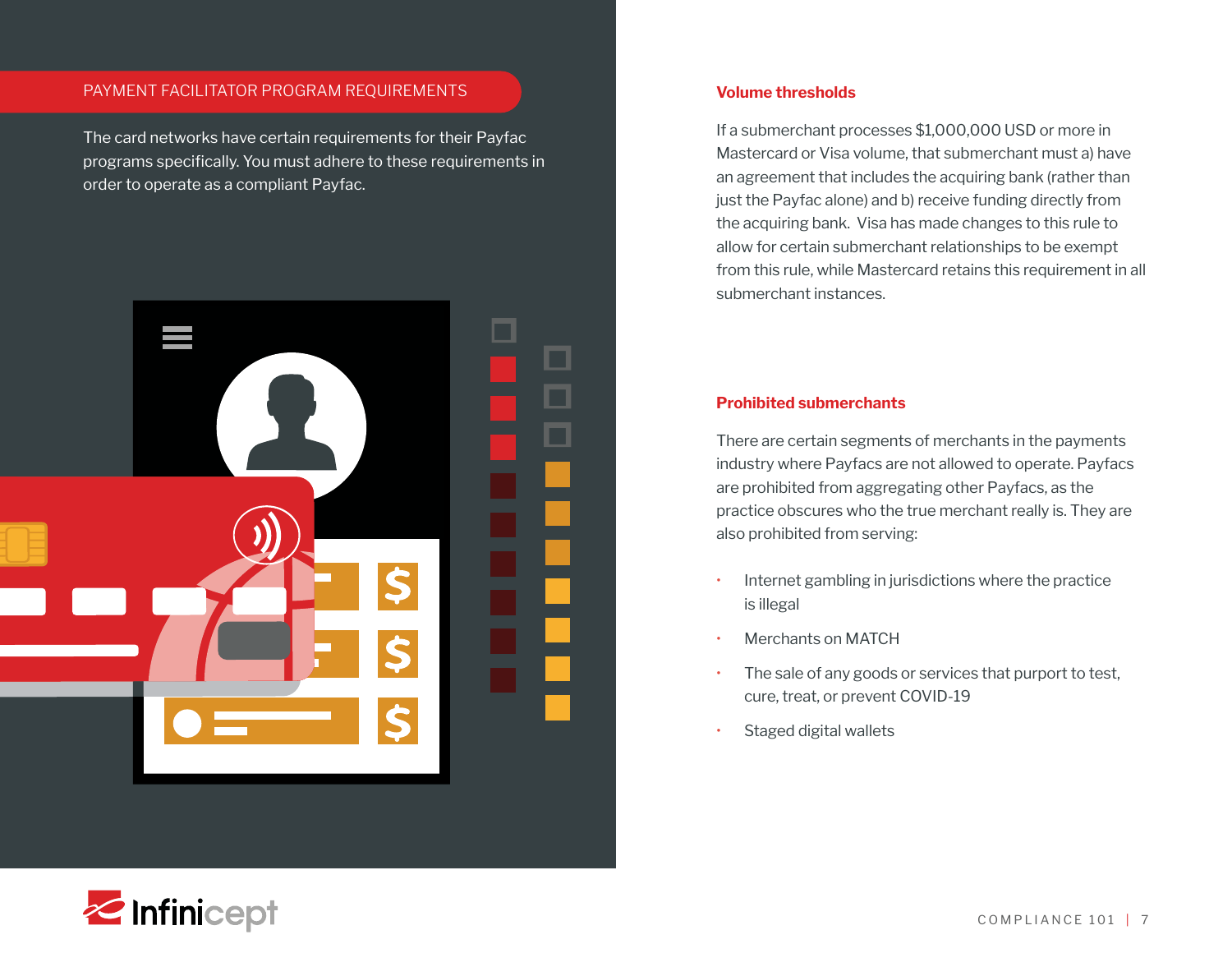#### **Registration**

Payfacs may be sponsored into the card networks by one or more acquiring banks, but are required to register with each they work with before being allowed to go live with transactions through that acquirer. Each different type of business model (ISO or Payfac, for example) is separately registered – being registered as one doesn't cover you for others.

Registration fees are per acquirer / sponsor and debited directly from the Payfac's operating account. The more acquirers you work with, the more annual fees you will see. Mastercard registration is \$3,000 USD annually, and Visa registration is \$5,000 USD annually. There is also a Mastercard discovery fee of \$9,000 USD that will be assessed to an acquirer if the network finds that it is supporting a Payfac that is operating but not properly registered.

The Payfac must receive a written confirmation of registration prior to running transactions.

#### **Training requirements**

 $\left(\widehat{\mathbf{M}}\right)$ 

Payfacs must train and provide education and updates to their underlying submerchants. Card brands have direct relationship with acquirers, but not with you or your submerchants. They require acquirers to pass down their training directly to Payfacs, who pass it down in turn to their submerchants.

#### **Transaction message / unique identifier requirements**

As a Payfac, you receive a business identifier from the networks when your sponsor registers you. You or the acquirer also, most commonly, provide individual submerchant IDs. These identifiers must be used in transaction messages according to requirements from the card networks.

**Z**Infinicept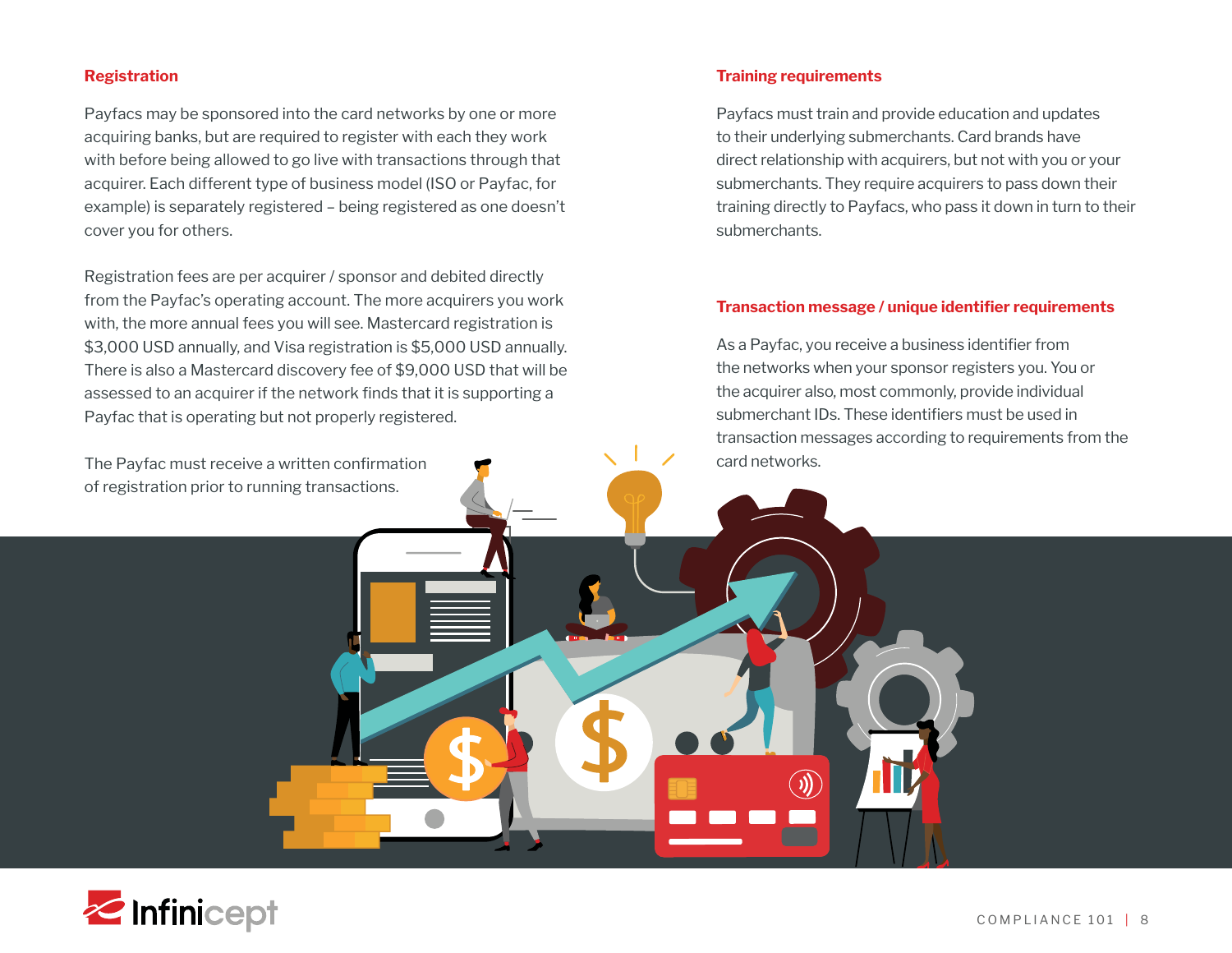#### HIGH-RISK REGISTRATION

Payfacs operating in high-risk industries are subject to rules and requirements above and beyond those of regular Payfacs. If your sponsor allows you to work with merchants in certain merchant categories that are considered high-risk, you are considered a high-risk Payfac, and your acquirer is a high-risk acquirer.

This designation comes with additional cost and oversight. Some sponsoring banks will simply prohibit Payfacs from operating in high-risk industries for that reason.

### **Card-Not-Present Merchant Types Requiring High-Risk Registration**

- **MCC 4816,** High-Risk Cyberlocker Merchants, Computer Network/Information Services (Only for the Sale of Access to Cyberlockers or Remote Data File-Sharing Services)
- **MCC 6051,** Cryptocurrency Merchants
- **MCC 6211,** High-Risk Securities Merchants
- **MCCs 5967 and 7841,** Non-Face-To-Face Adult Content and Services
- **MCC 7995,** Non-Face-To-Face Gambling Merchants, Digital Goods-Games (Daily Fantasy Sports as example)
- **MCC 5122 and 5912,** Non-Face-To-Face Pharmaceutical Merchants
- **MCC 5993,** Non-Face-To-Face Tobacco Product and ENDS (Electronic Nicotine Delivery Systems) Which Include E-cigarettes, Vape Pens, And Cartridge **Merchants**
- **MCCs 5122 and 5912,** Drugs, Drug Stores, Pharmacies (but only if conducting non-intra country transactions)
- **MCCs 5962, 5966, and 5967,** Direct Marketing (Inbound or Outbound or Travel Related)
- **MCC 7273,** Dating and Escort Services

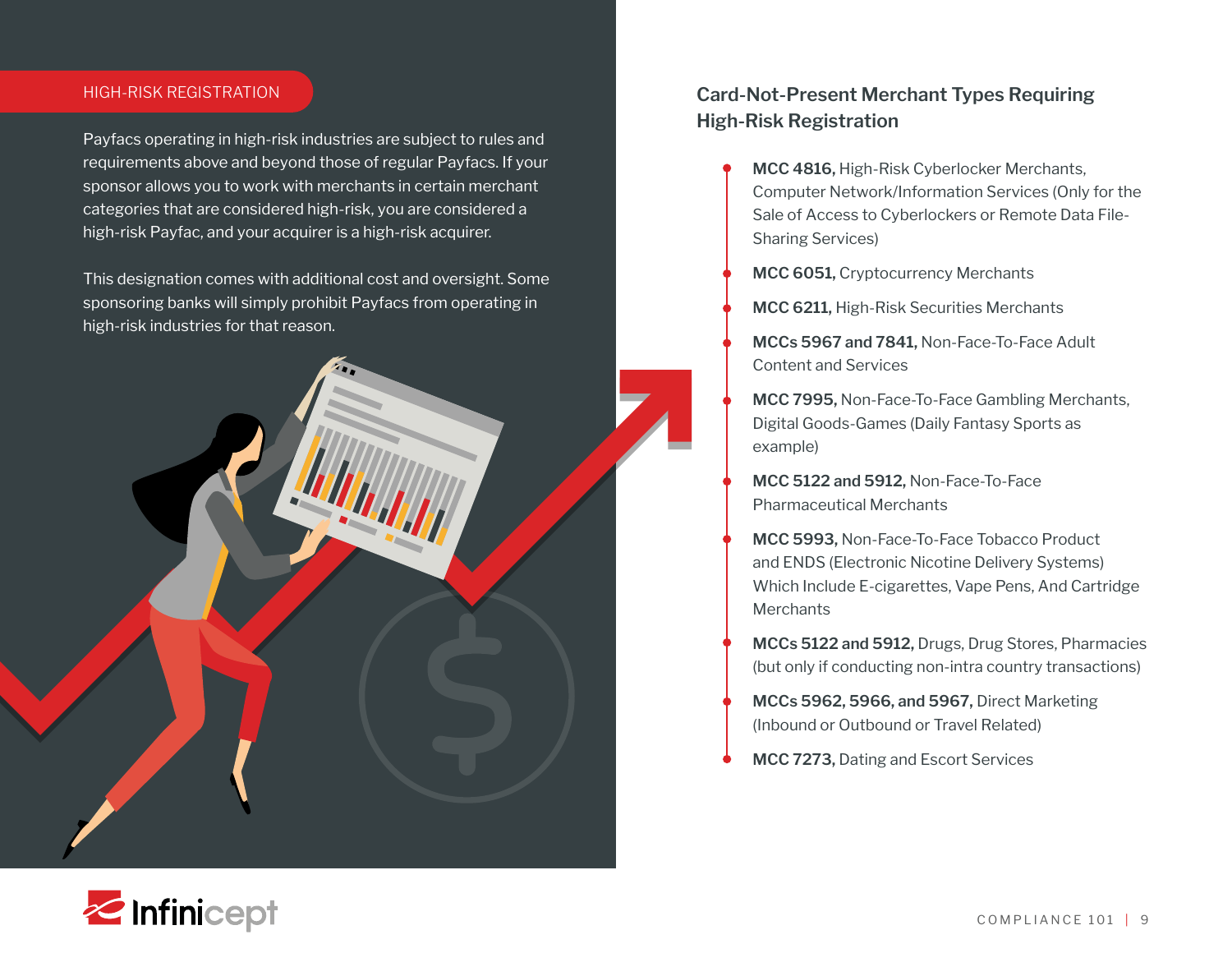#### PCI DSS COMPLIANCE

The Payment Card Industry Data Security Standard, known widely as PCI DSS, was developed by a coalition of five card brands (American Express, Discover, JCB, Mastercard and Visa) to protect the integrity of the payments system. Any entity that stores, processes\* or transmits cardholder data – including payment facilitators – must comply with the standard.

Requirements for service providers, including Payfacs, are divided into two levels (Level 1 and Level 2) based on the number of card transactions they process. Merchants have four levels of requirements.

Payfacs must complete a self-assessment questionnaire (known as SAQ-D certification) and provide Level 1 or Level 2 attestation to their sponsor bank on an annual basis. Payfacs are also responsible for making sure their submerchants are PCI compliant.

These steps mean that all entities across the payments ecosystem have the same level of security and can attest to that to their partners. You also have the right to request an attestation from your own partners.

PCI requirements update to new versions periodically, with a transition year to allow people to assess against the older version while they transition to the new version.

\* Processing means the processing of data. Anywhere data flows through business processes, in electronic or hard copy, would be in scope. The only place not in scope is where connectivity is provided. Networks are not in scope, but the entities on both ends would be.



#### **Steps to ensure PCI compliance**

- 1. Understand what you need to do to achieve and maintain compliance. The PCI website is a great resource for information and training, and there are companies, like ControlScan and MegaplanIT, that can advise you.
- 2. Consider the amount of customization and control you want to have over the customer experience. A more individualized user experience may result in larger compliance scope. Less control can bring less revenue but also smaller scope and, subsequently, lower risk.
- Use a gateway and token vault so you never store sensitive data. Firms like Very Good Security (VGS) provide solutions that give you control and flexibility.